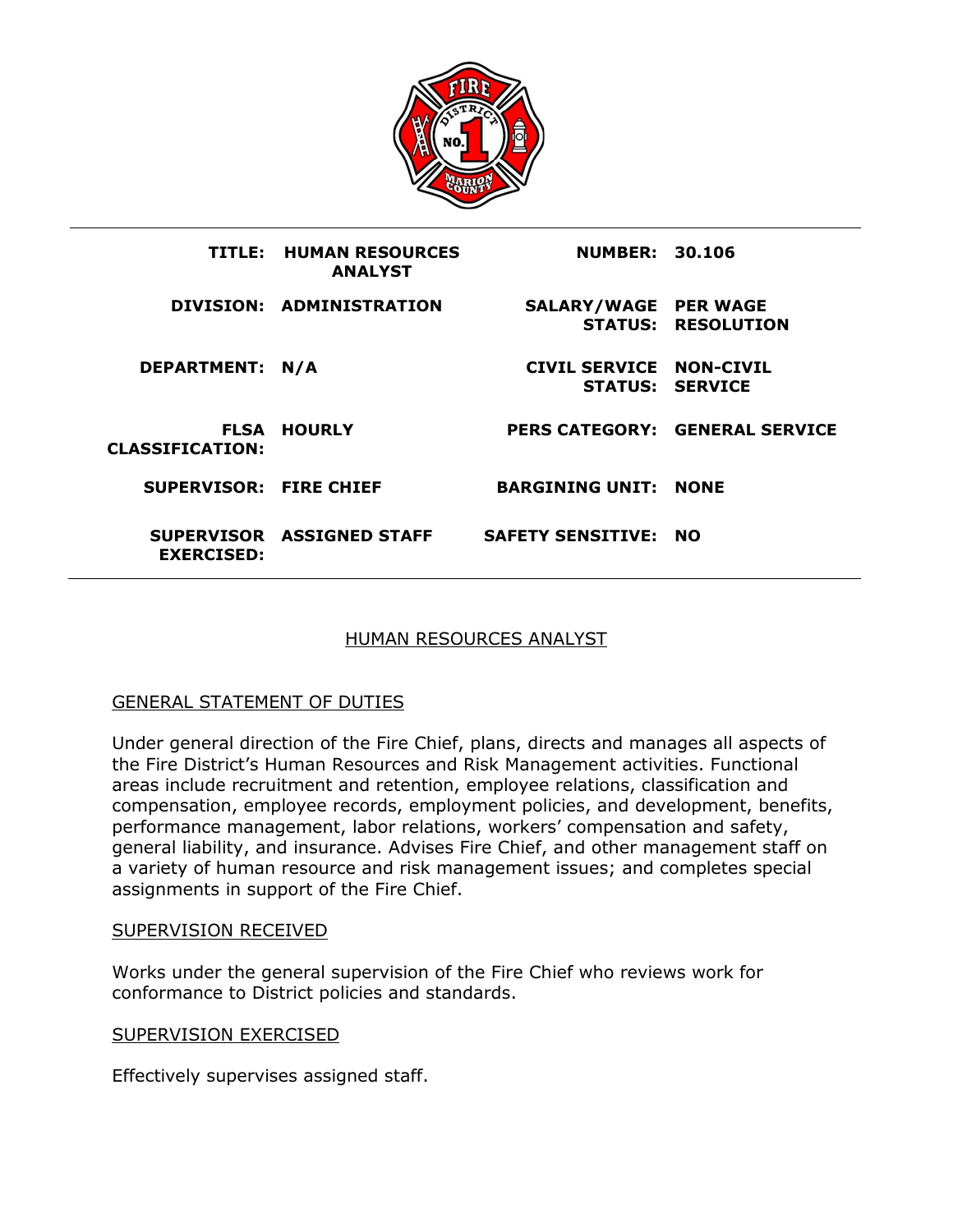# KEY ATTRIBUTES

In addition to meeting the established minimum qualifications stated below, the Ideal Candidate will have the following attributes:

- Motivated, self-directed problem solver with high standards for quality.
- Possess strong analytical skills, able to identify and understand complex problems and apply logical thinking and quantitative methods to gathering and analyzing information.
- Exceptional communication skills, both written and oral, and the ability to communicate with diverse audiences in a variety of contexts.
- Strong collaborator with the ability to develop and maintain work relationships with internal staff, District leaders, and key stakeholders for the purpose of consulting and providing guidance on various human resource and risk management issues.
- Able to work on multiple projects and consistently maintain effectiveness even when experiencing changes in work priorities.
- Ability to work independently and under general supervision for projects and duties completion.

## ESSENTIAL FUNCTIONS

- 1. Plans, directs and facilitates completion of all human resource and risk management related activities of the District. Serves as advisor to the Fire Chief and Deputy Fire Chief to provide Human Resources/Risk Management perspective to discussions on District programs and policies.
- 2. Develops, manages, and evaluates plans, policies, systems, and procedures applicable to Human Resource and Risk Management responsibilities.
- 3. Oversees and coordinates performance management activities, including annual appraisal process. Counsels employees and managers on performance management issues as needed.
- 4. Monitors and facilitates employee relations issues and counsels management accordingly. May participate in pre-disciplinary fact-finding and disciplinary hearings. Drafts or assists supervisors in drafting disciplinary letters.
- 5. Participates in collective bargaining process; performs complex compensation comparisons; performs cost analysis; assists in development and administration of labor contract; administration of non-representative employee wage and benefit resolution.
- 6. Serves as District's EEO/Affirmative Action Officer. Responds to complaints regarding protected class harassment or discrimination. Ensures equal opportunity laws and policies ae implemented and followed. Provides assistance in requests for accommodation or other compliance issues.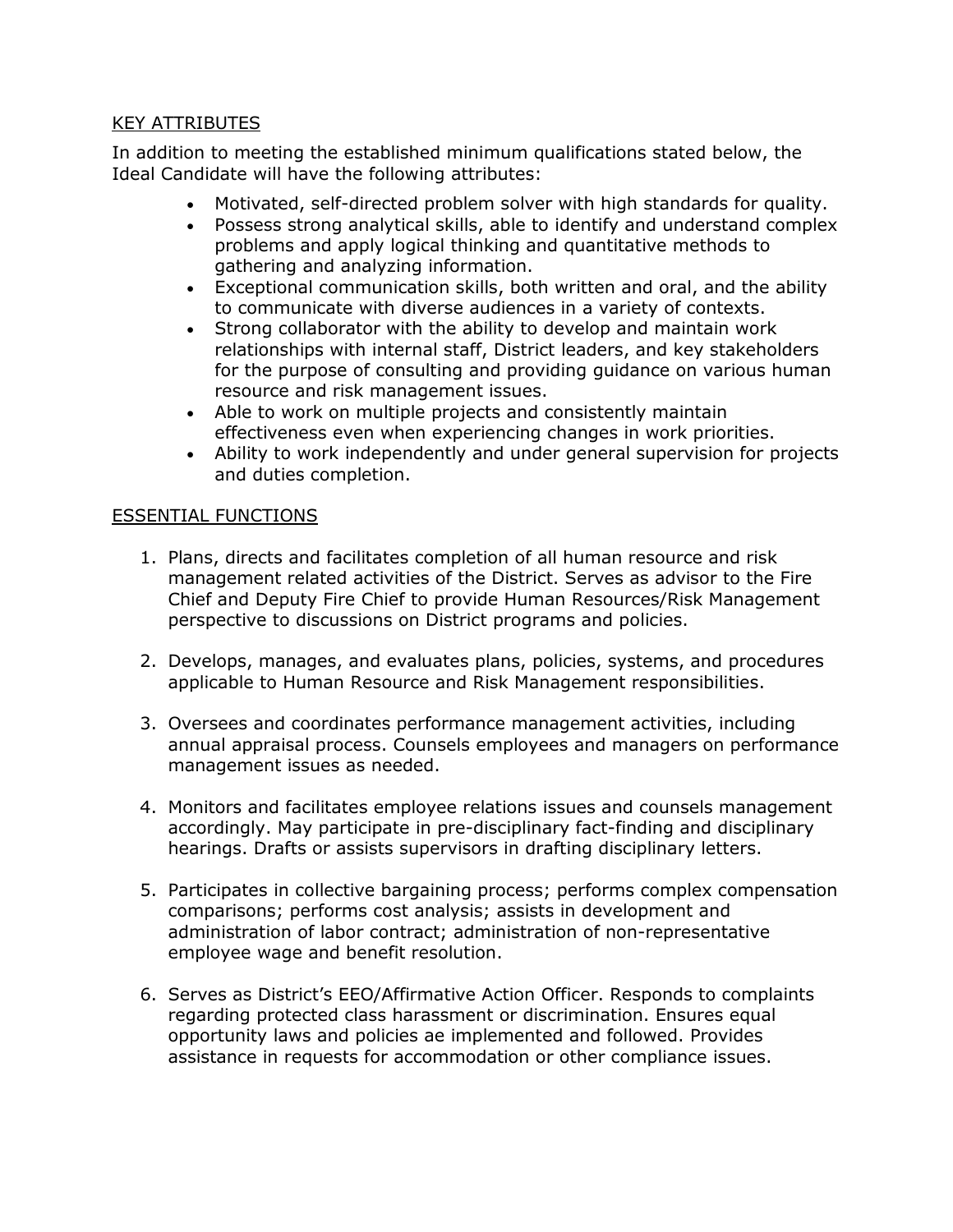- 7. Oversees and administers the recruitment and selection process ensuring a process that is based on merit, qualifications, and competence.
- 8. Selects and oversees work of professional and specialized service providers in areas such as background investigation, psychological and medical evaluations; and conducts reference checks.
- 9. Effectively promotes and implements safety program in coordination with Safety Chief. Complies with all safety regulations and performs work in a safe manner. Ensures management provides a safe working environment in compliance with Federal, State, and District health and safety guidelines and regulations.
- 10.Represents District by responding to the public, community members, employees, and others in a prompt, professional, and courteous manner. Regards everyone, internal and external, as a customer and delivers the best service possible in a respectful and patient manner.

## EXPERIENCE AND TRAINING

- 1. Bachelor's degree in Human Resources, Business Management, Public Administration, Psychology, Political Science or other related field from and accredited school, including education or training in specific Human Resources topics and law (e.g. PECBA, ADA, O/FMLA, FLSA, etc.).
- 2. Five years of experience in Human Resources, two of which must be in a Human Resources Leadership position with supervisory responsibilities; experience in a public agency is highly desirable.
- 3. Professional Human Resources (PHR) or Senior Professional Resources (SPHR) designation is preferred.
- 4. In lieu of degree, applicant must demonstrate other equivalent education and/or experience to be considered in lieu of the formal education requirement listed above. The three-year minimum experience standard must still be met. Adequate equivalency will be at the sole discretion of MCFD No. 1.

## KNOWLEDGE, SKILLS AND ABILITIES

- Excellent supervisory skills.
- Extensive knowledge of principles and practices of employee supervision, including work planning, assignment, review, evaluation and training.
- Knowledge of principles, practices and techniques of human resources management in a public agency setting including labor and employee relations, classification and compensation, recruitment and selection, benefits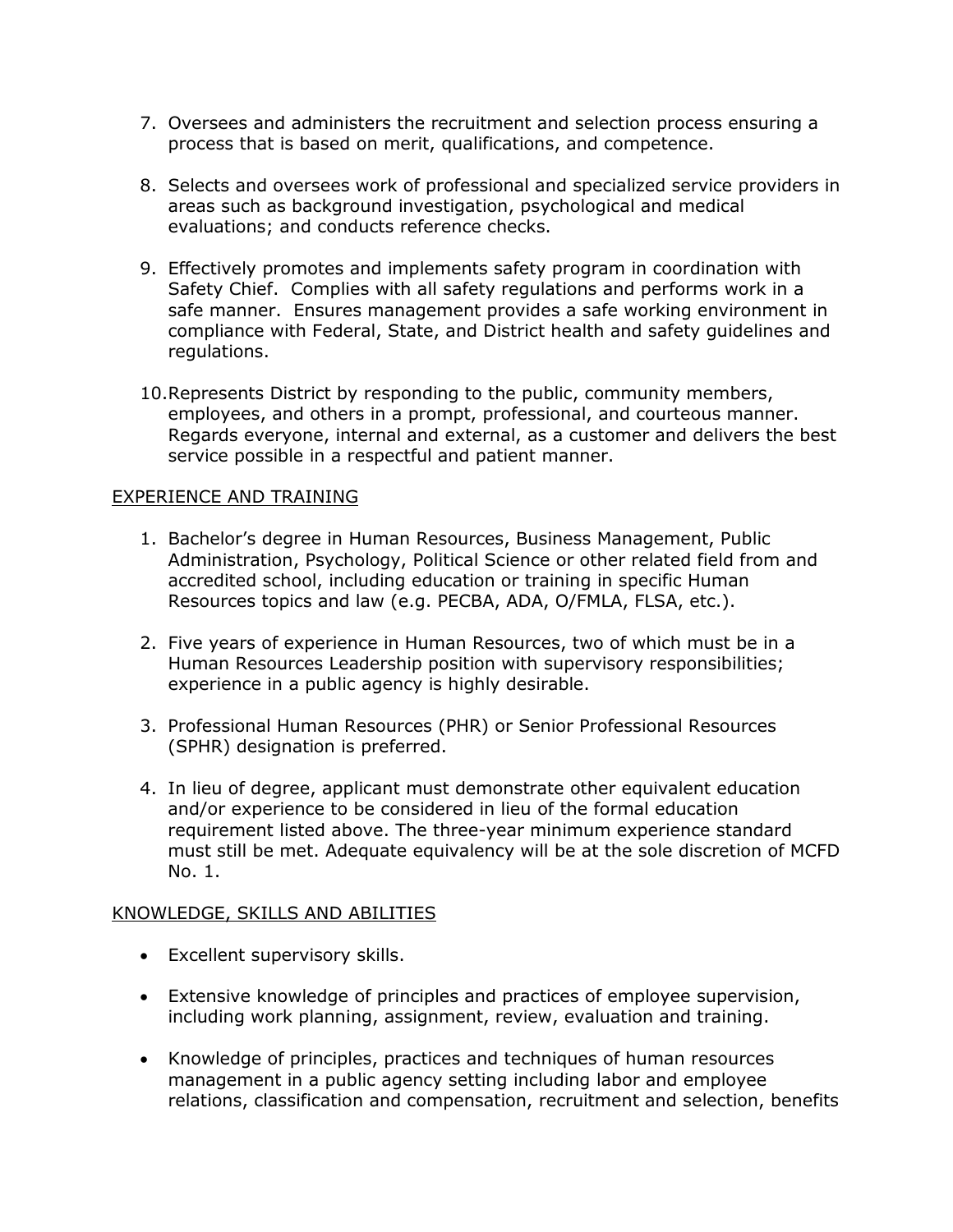and training, including interpretation of laws, regulations, policies and procedures.

- Knowledge of applicable Federal, State and local laws and codes. Understand and appropriately apply PECBA, USSERA, ERISA, and Collective Bargaining law during the course of job duties. Additionally, have knowledge of applicable Federal, State, and Local law as it relates to local government.
- Excellent leadership, interpersonal, written and oral communications, analytical, problem solving, organizational and decision-making skills; including the ability to assess District wide impacts. Incumbent must be a global thinker with the ability to see multiple perspectives.
- Ability to be proactive in recognizing and addressing potential problems. Acts as a mediator or facilitator in adversarial situations and must apply tact and diplomacy to build trust and confidence in others.
- Ability to effectively organize multiple tasks and to analyze complex information.
- Manage multiple assignments, meet deadlines, manage continual interruptions and frequent changes in work priorities, and deal effectively with difficult public relations situations and/or customers, both internal and external.
- Consult effectively with Fire Chief and other District managers to develop solutions to complex organizational and people management issues.
- Ability to get along well with coworkers; maintain effective work relationships, including effective labor relations; maintain confidentiality; and exercise discretion and judgment.
- Inspire trust and confidence through diplomacy and tact.

# TOOLS AND EQUIPMENT USED

In the performance of job duties, the incumbent may use the following tools and/or equipment: multi-line phone system; computer and associated software; copy and fax machines; smart phone; and other office-related tools and equipment.